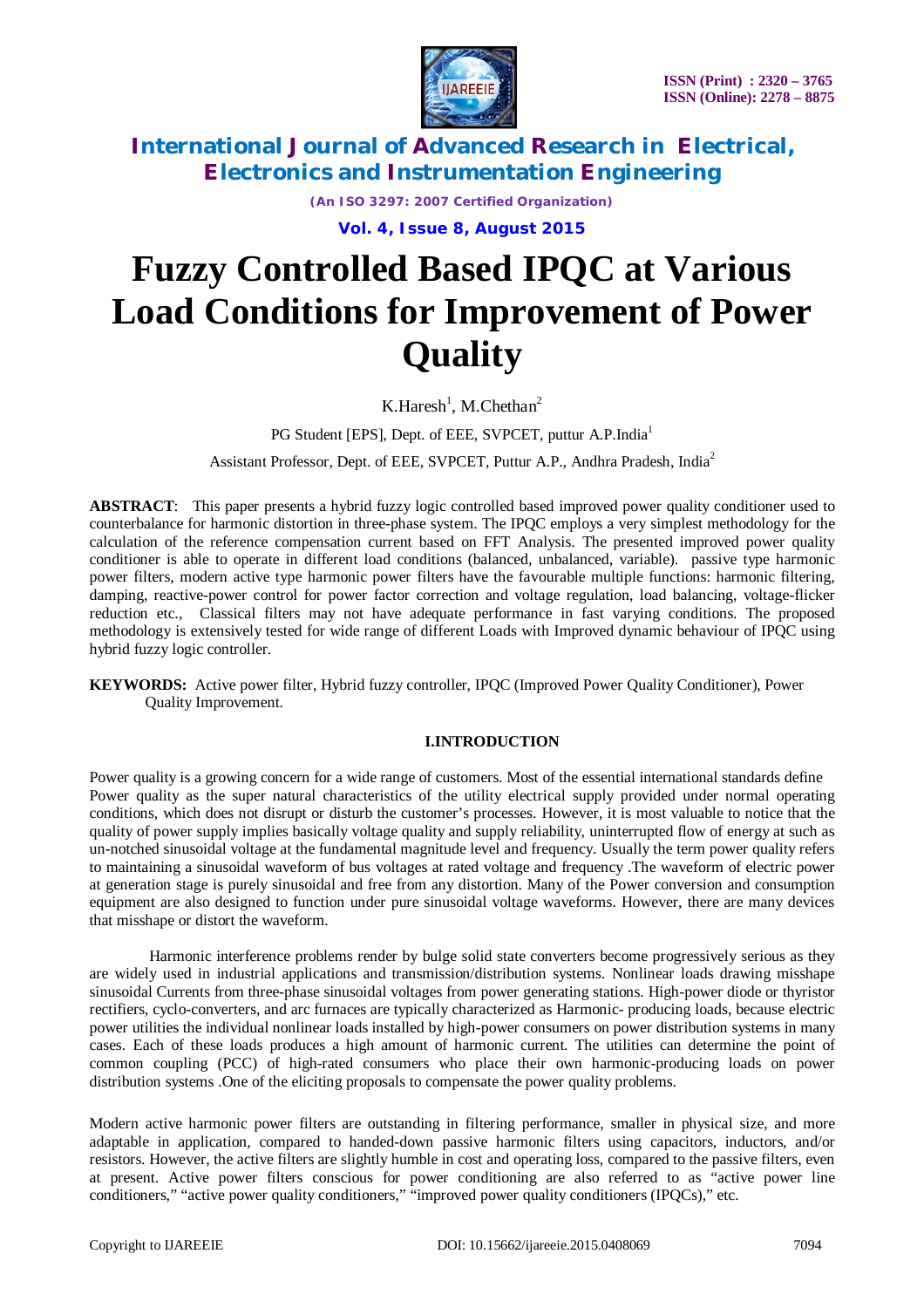

*(An ISO 3297: 2007 Certified Organization)*

#### **Vol. 4, Issue 8, August 2015**

#### **II.SHUNT ACTIVE POWER FILTER PROPOSED SYSTEM**

 In an ultra modern electrical distribution system, there has been a rapid increase of nonlinear loads, such as power Electronic apparatus like power supplies, rectifier equipment, domestic appliances, and adjustable speed drives (ASD), etc. As the number of these loads may increases, harmful harmonics currents generated by these loads may become very considerable. These harmful harmonics can cause to a variety of different power quality problems including the distorted voltage waveforms, malfunction in system protection, equipment overheating, excessive neutral currents, inaccurate power flow metering, light flicker etc.

It may goes to efficiency reduction by drawing reactive current component from the distribution network. In order to overcome these problems, active power filters (APFs, named as IPQC) have been developed. The voltagesource inverter (VSI)-based shunt active power filter is a new technology has been implemented in recent years and recognized as a viable solution, in which the required compensation currents are resolved by sensing line currents only, which is simple and easy to design. The scheme uses a traditional proportional plus integral (PI) controller for generating reference current signal. IPQC is supported under the basis of shunt active power filter, the compensation procedure is based on the instantaneous real- reactive power theory; it provides good and better compensation characteristics in steady state condition as well as transient state conditions. The instantaneous real- reactive power theory generating reference current signals required to compensate the distorted line current harmonics and also reactive power. It also tries to maintain the dc-bus voltage across the capacitor at constant value. The main and important characteristic of this real- reactive power theory is the simple 1244 and easy of the calculations, which involves algebraic calculations etc..



Instantaneous real- reactive power conditioner, this block diagram as shown in Fig.4. But as far as we know, a comprehensive approach has not been available for modelling and analysis of hybrid fuzzy logic controlled based IPQC using MATLAB/ Simulink platform.



Fig.2. Reference current generator using instantaneous real- reactive power theory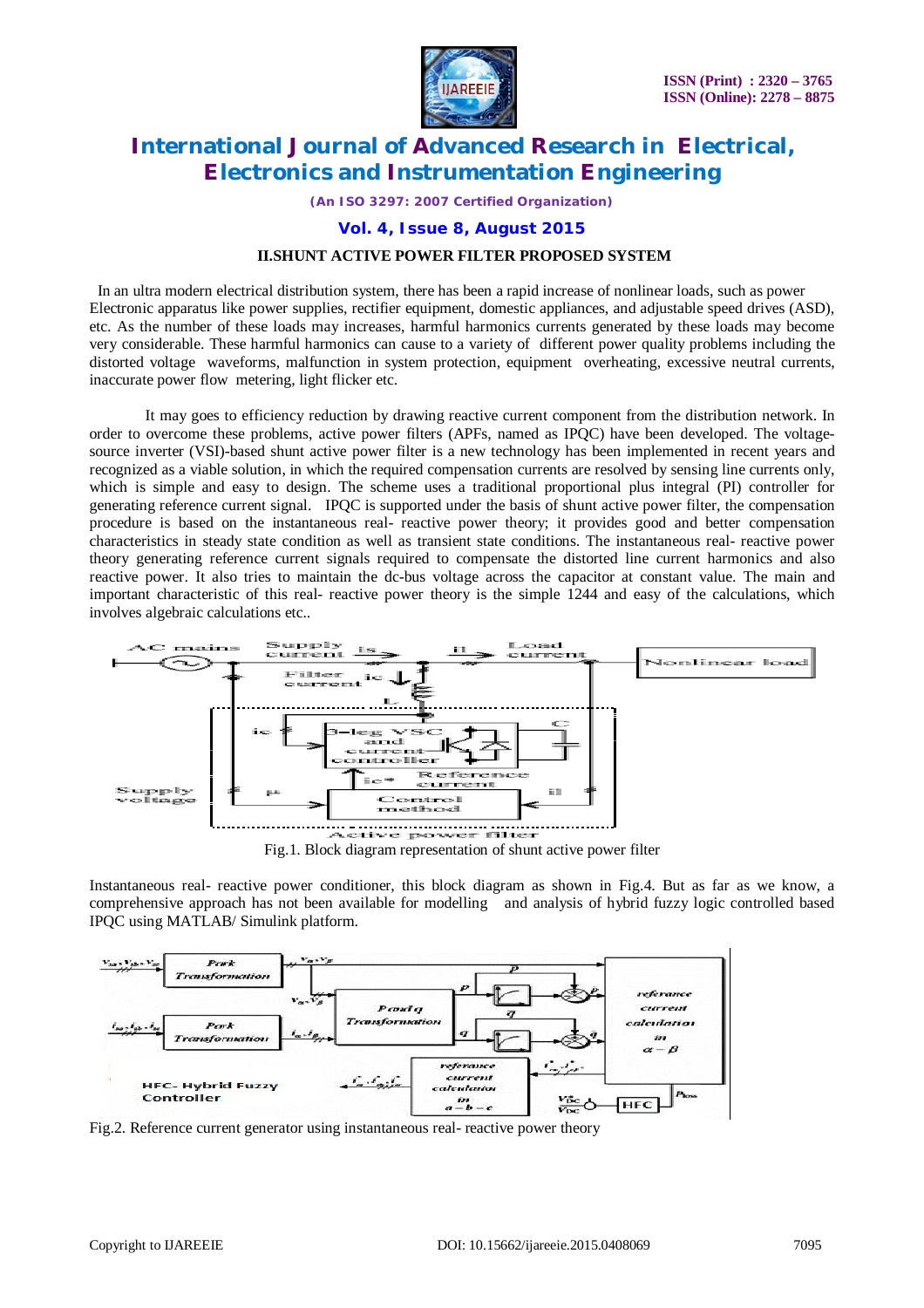

*(An ISO 3297: 2007 Certified Organization)*

#### **Vol. 4, Issue 8, August 2015**

#### **III. CONCEPT OF INSTANTANEOUS POWER THEORY**

The proposed instantaneous real-reactive power theory is designed based up on conventional or formal p-theory or instantaneous power theory concept and uses simple arithmetic and algebraic manipulations. And also manipulate in both transient and steady-state as well as for generic voltage and current power systems. Mostly the active power filter generates the oscillative portion of the instantaneous active current of the load then source current will be pure sinusoidal.





The instantaneous power theory or p-q theory was introduced by Akagi in 1983. This terminology uses algebra Transformation also knows as Clarke transformation for three phase current and voltage. The three phase voltage and current are transformed into  $\alpha$  -β using eq. (1) and eq. (3), where i abc are three phase line current and v abc are three phase line voltage .

$$
i_{\alpha\beta 0} = \sqrt{2/3} \begin{bmatrix} 1 & -1/2 & -1/2 \\ 0 & \sqrt{3/2} & -\sqrt{3/2} \\ 1/\sqrt{2} & 1/\sqrt{2} & 1/\sqrt{2} \\ 1 & -1/2 & -1/2 \\ 0 & \sqrt{3/2} & -\sqrt{3/2} \\ 1/\sqrt{2} & 1/\sqrt{2} & 1/\sqrt{2} \end{bmatrix} i_{abc}
$$

#### **IV. HYBRID FUZZY LOGIC CONTROLLER DESIGNING**

The general block diagram of FLC is shown in Fig. 2. The main objective of the designed FLC is to maintain the performance obtained by 'standard design' while reducing the complexity of fuzzy rule base design. FLC has mainly four internal components from which input has to be processed to come out as output. Fig. 2 shows these components that are fuzzification, rule base, inference engine, and defuzzification. Mamdani type fuzzy inference engine is used for this particular work. In, defuzzification process the combined output fuzzy set produced from the inference engine is translated into a crisp output value of real-world meaning. Among the various defuzzification techniques centre of gravity (COG) is chosen for this work because of its known merits .



Most commercial fuzzy products are rule-based systems that receive current information in the feedback loop from the device as it operates and control the operation of a mechanical or other device . A fuzzy logic system has four blocks as shown in Fig. 2. Crisp input information from the device is converted into fuzzy values for each input fuzzy set with the fuzzification block. The universe of discourse of the input variables determines the required scaling for correct perunit operation. The scaling is very important because the fuzzy system can be retrofitted with other devices or ranges of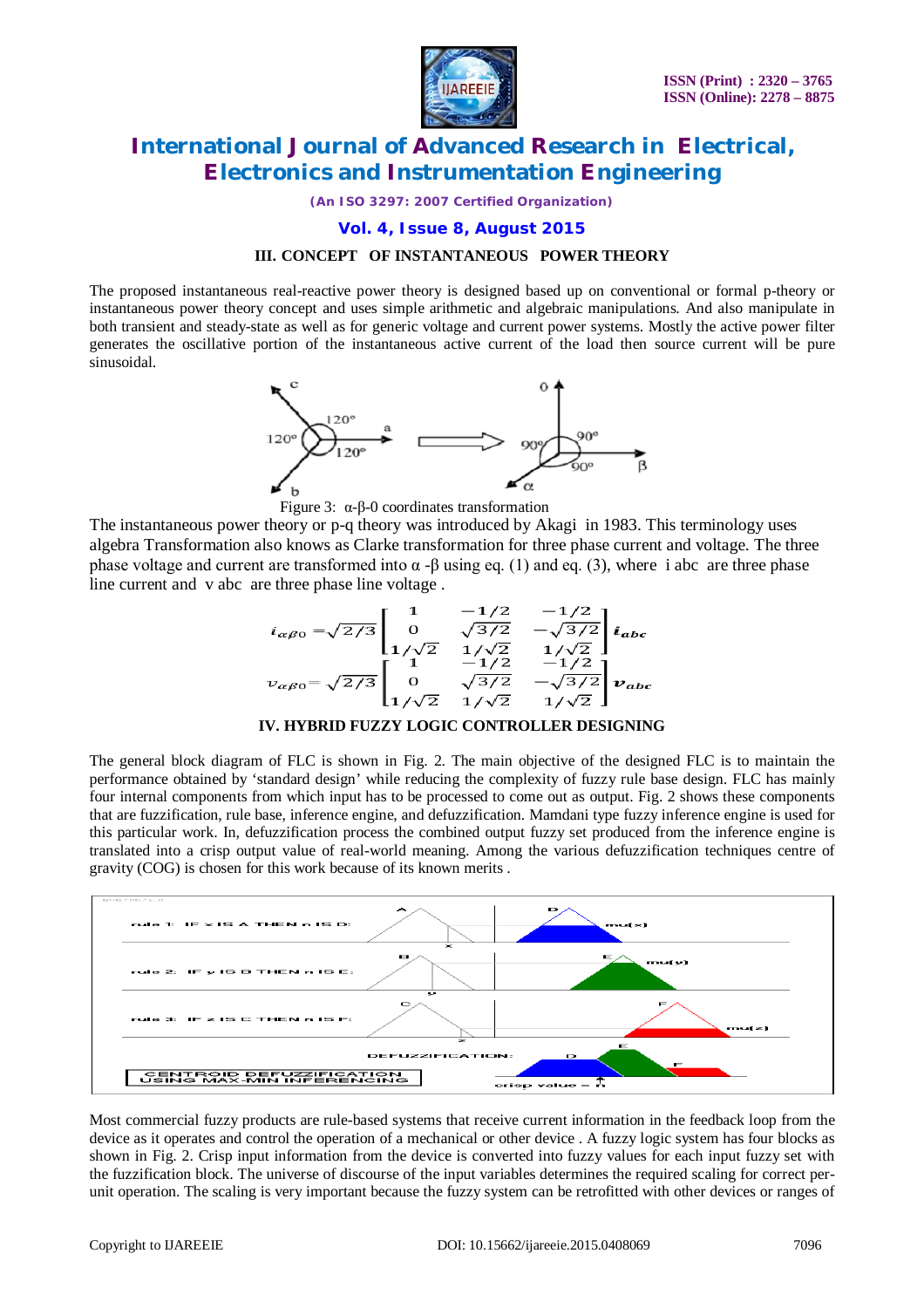

*(An ISO 3297: 2007 Certified Organization)*

### **Vol. 4, Issue 8, August 2015**

operation by just changing the scaling of the input and output. The decision-making-logic determines how the fuzzy logic operations are performed (Sup-Min inference), and together with the knowledge base determine the outputs of each fuzzy IF-THEN rules. Those are combined and converted to crispy values with the 5 defuzzification block. The output crisp value can be calculated by the center of gravity or the weighted average.

### **V. MATLAB/SIMULINK MODELLING AND SIMULATION RESULTS**

The compensated electrical network was developed in MATLAB/Simulink, and the strategy was applied to a three balanced & variable loads. The simulation part is carried out three cases

- 1. Non-linear load without Filter
- 2. Non-linear load based shunt active power filter.
- 3. Non-linear load hybrid fuzzy controlled based shunt active power filter at different load Conditions.



Fig.4. Simulink block diagram representation of shunt active hybrid type power filter (IPQC)



Fig.5 represents the three phase source voltages, three phase source currents and load currents respectively without Active power filter. Here evaluates the without shunt active power filter load current and source currents are same.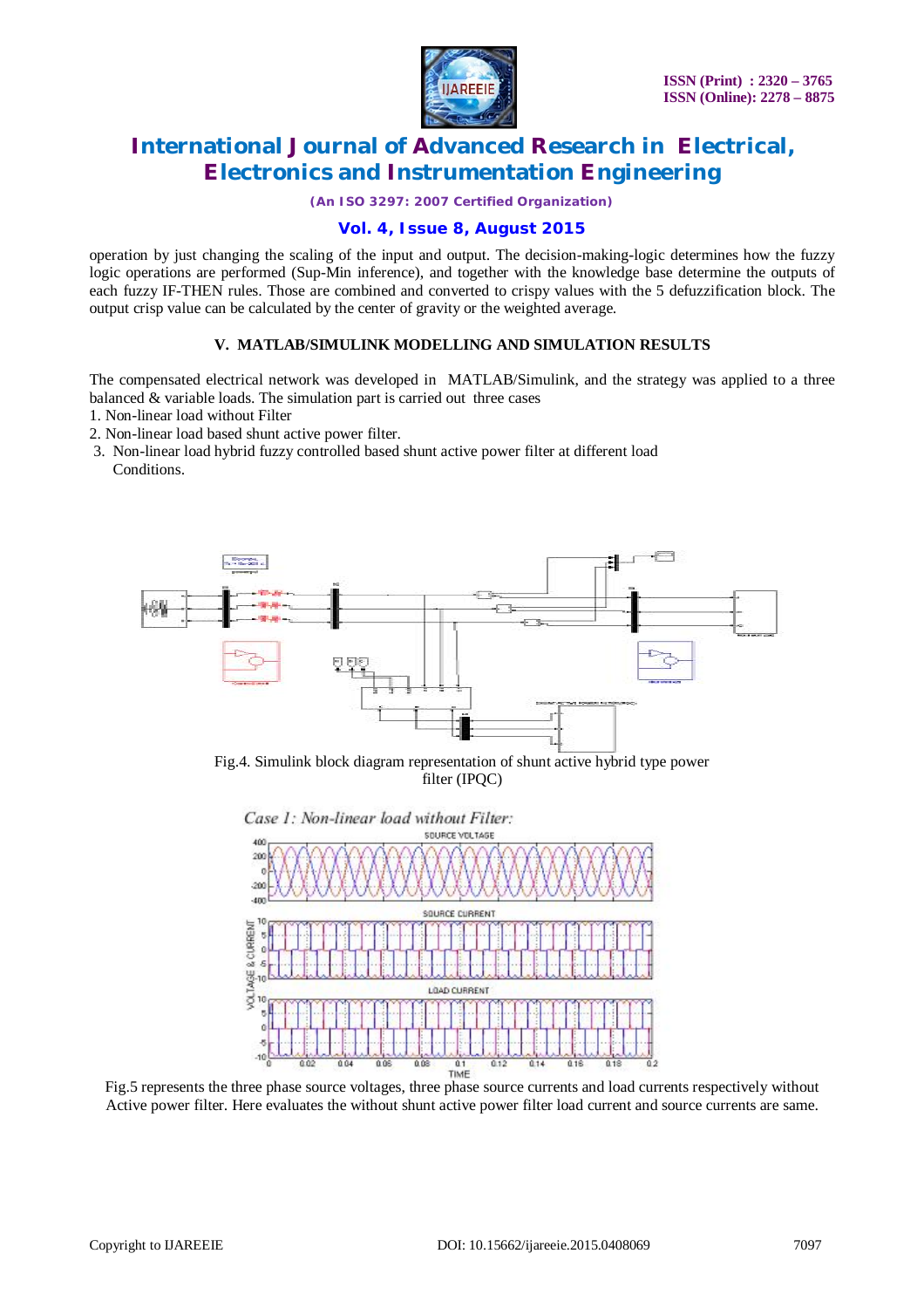

*(An ISO 3297: 2007 Certified Organization)*



Fig.6 represents the power factor of the system without shunt active power filter.



Fig.7 represents the FFT analysis of Phase –A Source current without shunt active power filter. The THD of source current is 28.29%.



**Case 2: Non-linear load with dc link controlled based shunt active power filter:**

Fig.8 represents the three phase source voltages, three phase source currents and load currents respectively with dc link controlled based shunt active power filter. Here evaluates the with shunt active power filter load current are distorted and source currents are harmonic free response.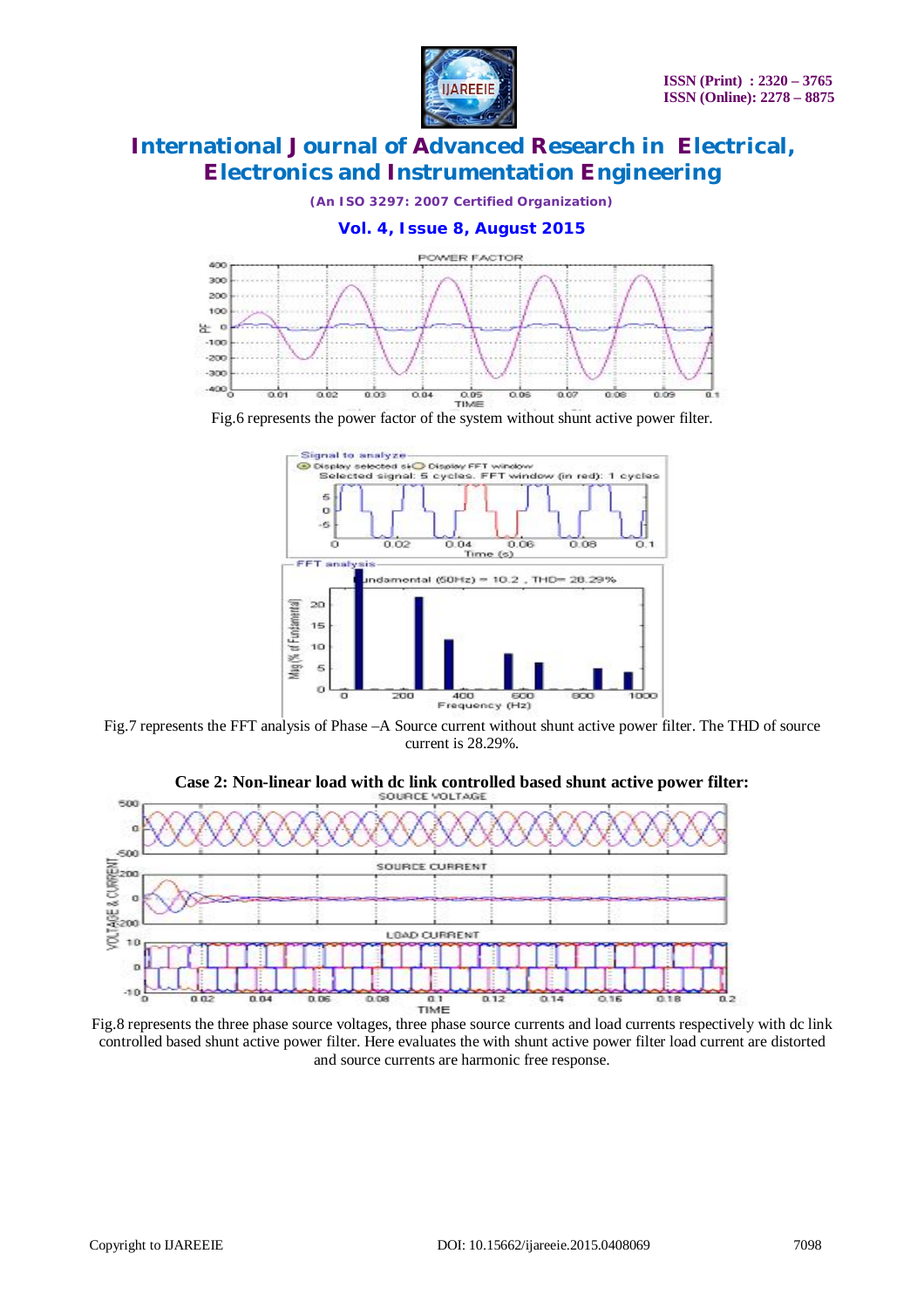



Fig.9. represents the power factor of the system with dc link controller based shunt active power filter.

**Case 3: Non-linear load with hybrid fuzzy controlled based shunt active power filter at different load conditions.** 



Fig.10. represents the three phase source voltages, three phase source currents and load currents respectively with hybrid fuzzy based shunt active power filter with fixed balanced load.



Fig.11 represents the power factor of the system with hybrid fuzzy controlled based shunt active power filter.



Fig.12 represents the FFT analysis of Phase –A Source current with hybrid fuzzy based shunt active power filter. The THD of source current is  $1.03\%$ .